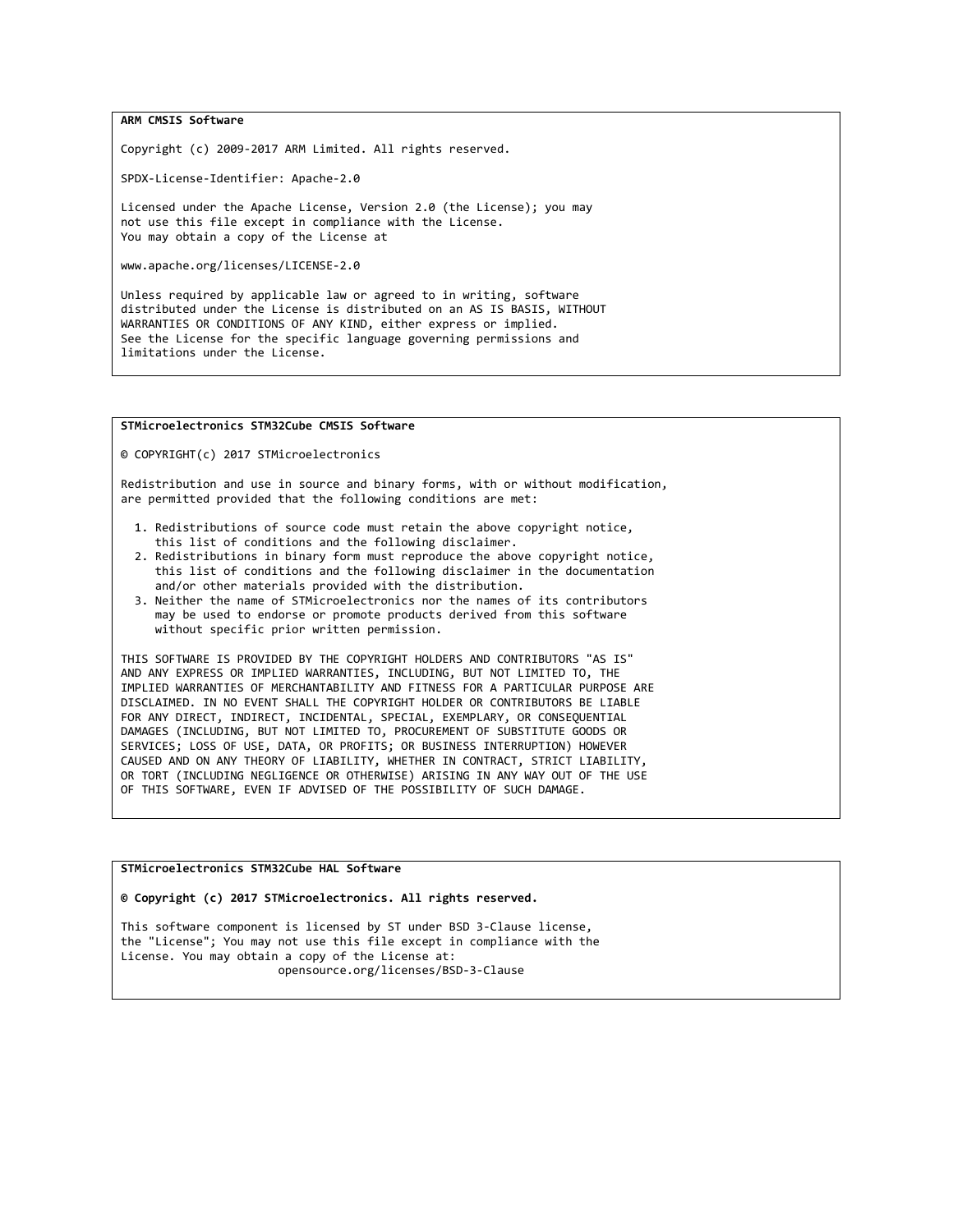## Texas Instruments F2803x Device Software

Copyright (C) 2009-2016 Texas Instruments Incorporated - http://www.ti.com/

 Redistribution and use in source and binary forms, with or without modification, are permitted provided that the following conditions are met:

 Redistributions of source code must retain the above copyright notice, this list of conditions and the following disclaimer.

 Redistributions in binary form must reproduce the above copyright notice, this list of conditions and the following disclaimer in the documentation and/or other materials provided with the distribution.

 Neither the name of Texas Instruments Incorporated nor the names of its contributors may be used to endorse or promote products derived from this software without specific prior written permission.

 THIS SOFTWARE IS PROVIDED BY THE COPYRIGHT HOLDERS AND CONTRIBUTORS "AS IS" AND ANY EXPRESS OR IMPLIED WARRANTIES, INCLUDING, BUT NOT LIMITED TO, THE IMPLIED WARRANTIES OF MERCHANTABILITY AND FITNESS FOR A PARTICULAR PURPOSE ARE DISCLAIMED. IN NO EVENT SHALL THE COPYRIGHT OWNER OR CONTRIBUTORS BE LIABLE FOR ANY DIRECT, INDIRECT, INCIDENTAL, SPECIAL, EXEMPLARY, OR CONSEQUENTIAL DAMAGES (INCLUDING, BUT NOT LIMITED TO, PROCUREMENT OF SUBSTITUTE GOODS OR SERVICES; LOSS OF USE, DATA, OR PROFITS; OR BUSINESS INTERRUPTION) HOWEVER CAUSED AND ON ANY THEORY OF LIABILITY, WHETHER IN CONTRACT, STRICT LIABILITY, OR TORT (INCLUDING NEGLIGENCE OR OTHERWISE) ARISING IN ANY WAY OUT OF THE USE OF THIS SOFTWARE, EVEN IF ADVISED OF THE POSSIBILITY OF SUCH DAMAGE.

## NXP (Freescale) KSDK Peripheral Drivers

 Copyright (c) 2015-2016, Freescale Semiconductor, Inc. All rights reserved.

 Redistribution and use in source and binary forms, with or without modification, are permitted provided that the following conditions are met:

 Redistributions of source code must retain the above copyright notice, this list of conditions and the following disclaimer.

 Redistributions in binary form must reproduce the above copyright notice, this list of conditions and the following disclaimer in the documentation and/or other materials provided with the distribution.

 Neither the name of Freescale Semiconductor, Inc. nor the names of its contributors may be used to endorse or promote products derived from this software without specific prior written permission.

 THIS SOFTWARE IS PROVIDED BY THE COPYRIGHT HOLDERS AND CONTRIBUTORS "AS IS" AND ANY EXPRESS OR IMPLIED WARRANTIES, INCLUDING, BUT NOT LIMITED TO, THE IMPLIED WARRANTIES OF MERCHANTABILITY AND FITNESS FOR A PARTICULAR PURPOSE ARE DISCLAIMED. IN NO EVENT SHALL THE COPYRIGHT HOLDER OR CONTRIBUTORS BE LIABLE FOR ANY DIRECT, INDIRECT, INCIDENTAL, SPECIAL, EXEMPLARY, OR CONSEQUENTIAL DAMAGES (INCLUDING, BUT NOT LIMITED TO, PROCUREMENT OF SUBSTITUTE GOODS OR SERVICES; LOSS OF USE, DATA, OR PROFITS; OR BUSINESS INTERRUPTION) HOWEVER CAUSED AND ON ANY THEORY OF LIABILITY, WHETHER IN CONTRACT, STRICT LIABILITY, OR TORT (INCLUDING NEGLIGENCE OR OTHERWISE) ARISING IN ANY WAY OUT OF THE USE OF THIS SOFTWARE, EVEN IF ADVISED OF THE POSSIBILITY OF SUCH DAMAGE.